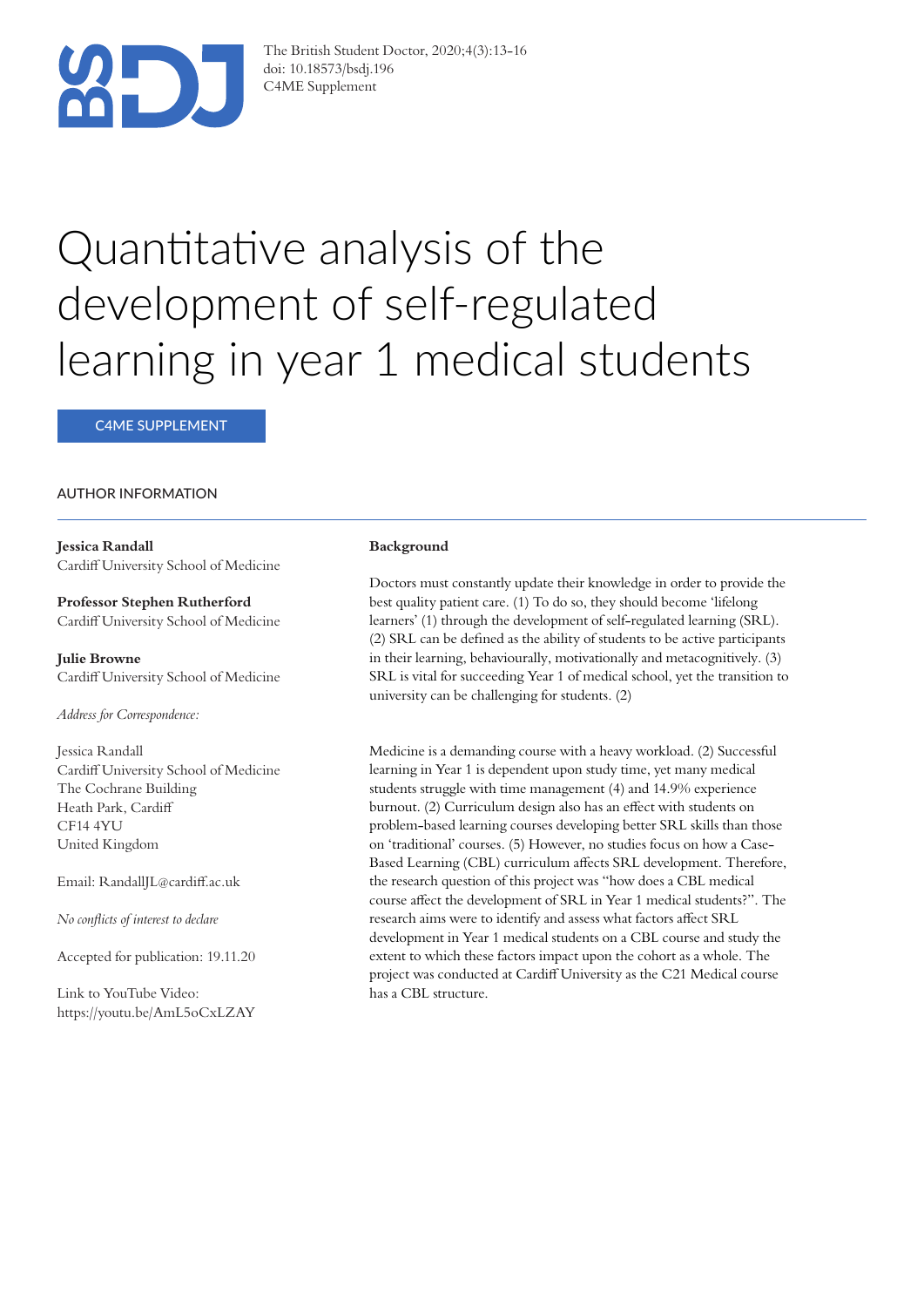#### **Methods**

A quantitative methodology was chosen so that a replicable, structured research instrument could be developed that can be used at scale on whole cohorts and would allow for a valid, objective measure of SRL skill. A systematic design process was employed to create a survey, including a literature review, theme identification, question design, expert review and piloting. Although the literature review revealed existing questionnaires on SRL, they were not fully applicable to this project's research aims and failed to assess SRL in context. As such, new scales were developed for this project and were based on a prior qualitative study conducted at Cardiff University.

Data was captured on the 2019/20 cohort of Year 1 medical students at Cardiff University during February and March 2020. The survey was delivered online and advertised through an announcement on the virtual learning environment Learning Central, social media and a lecture 'shout-out'. Ethical approval was obtained from Cardiff University's School of Medicine Research Ethics Committee.

Data was analysed using SPSS Statistics 25. Responses to Likert and frequency scales were converted to numbers depending on whether the items were phrased positively or negatively. 5 indicated a positive response to an item and 1 indicated a negative response. To compare individual items, the median for each item was graphed on bar charts. Composite scales were created from related survey items by calculating the mean composite score for each participant and assessed for normality with the Shapiro-Wilk test (W). The Cronbach alpha coefficient was calculated for each scale to assess inter-rater reliability. The Kruskal-Wallis test  $(X^2)$  was used to assess for differences between 3 subgroups when the scale was not normally distributed.

#### **Results**

 $32.2\%$  (91/283 students) of Year 1 medical students at Cardiff University completed the survey. 74 respondents were female, 17 were male and the median age was 19 years. There was no significant difference between males and females for any of the outcomes measured, therefore, they can largely be considered a homogenous group.

Students' ease of transition to university was normally distributed (W[91] =  $0.974$ , p =  $0.061$ ). 15.4% of students transitioned well to university (those with a score 1 standard deviation above the mean), 73.6% were neutral and 11% did not transition well (those with a score 1 standard deviation below the mean).

Student competitiveness was not normally distributed (W[90] =  $0.945$ ,  $p = 0.001$ ). Instead, students were competitive with each other, as responses were slightly skewed towards the positive with the peak at 3.25-3.75. However, there was still a substantial tail suggesting a small number of students are not competitive. Students were more influenced by not wanting to appear stupid in front of their peers than academic ranking, with 67.0% and 36.3% respectively rating that that it applied to them frequently or all of the time. Workload was not normally distributed  $(W[91] = 0.966$ ,  $p = 0.01$ ). It had a bimodal distribution with peaks at 2.50-2.83 and 3.16-3.49. Although approximately half of students were coping well with their university workload, half were not. No students were coping extremely well whereas quite are few were coping extremely poorly. Students struggling with their workload were most likely to sacrifice socialising, sleep and exercise in order to cope, and least likely to sacrifice attendance at taught sessions. 54.9% would ask a Year 1 medical student for help; 35.2% would try to work it out for themselves.

No significant difference was found between those that transitioned well, transitioned poorly or had a neutral transition to university in terms of competitiveness  $(X^2[2] = 0.940, p = 0.625)$  or ability to cope with workload  $(X^2[2] = 5.215, p = 0.074)$ .

#### **Discussion**

This study found that SRL development in Year 1 medical students on a CBL course is independent of how easily students transitioned to university as there was no significant difference when variables are analysed by ease of transition.

Instead, workload was key with over half of respondents unable to cope with it. This is concerning as workload is a major source of stress for medical students and can result in an inability to learn effectively, with a focus on surface rather than deep learning.  $(4)$ Students with underdeveloped SRL demonstrate more procrastination behaviours and, as they are reluctant to ask for help like 35.2% of respondents in our study, are at increased risk of poor academic performance. (6)

Respondents' coping strategies appeared to be poorly developed with them sacrificing key wellbeing aspects to cope with workload. Although there has been much focus in the literature on factors affecting wellbeing, including mental health and psychological distress, (7) financial pressure and work-life balance, (8) little has been done to study the impact of curriculum design. As SRL can be taught and improved through educational practice, (9) future research should explore whether altering the curriculum can improve SRL, workload coping strategies and subsequent wellbeing.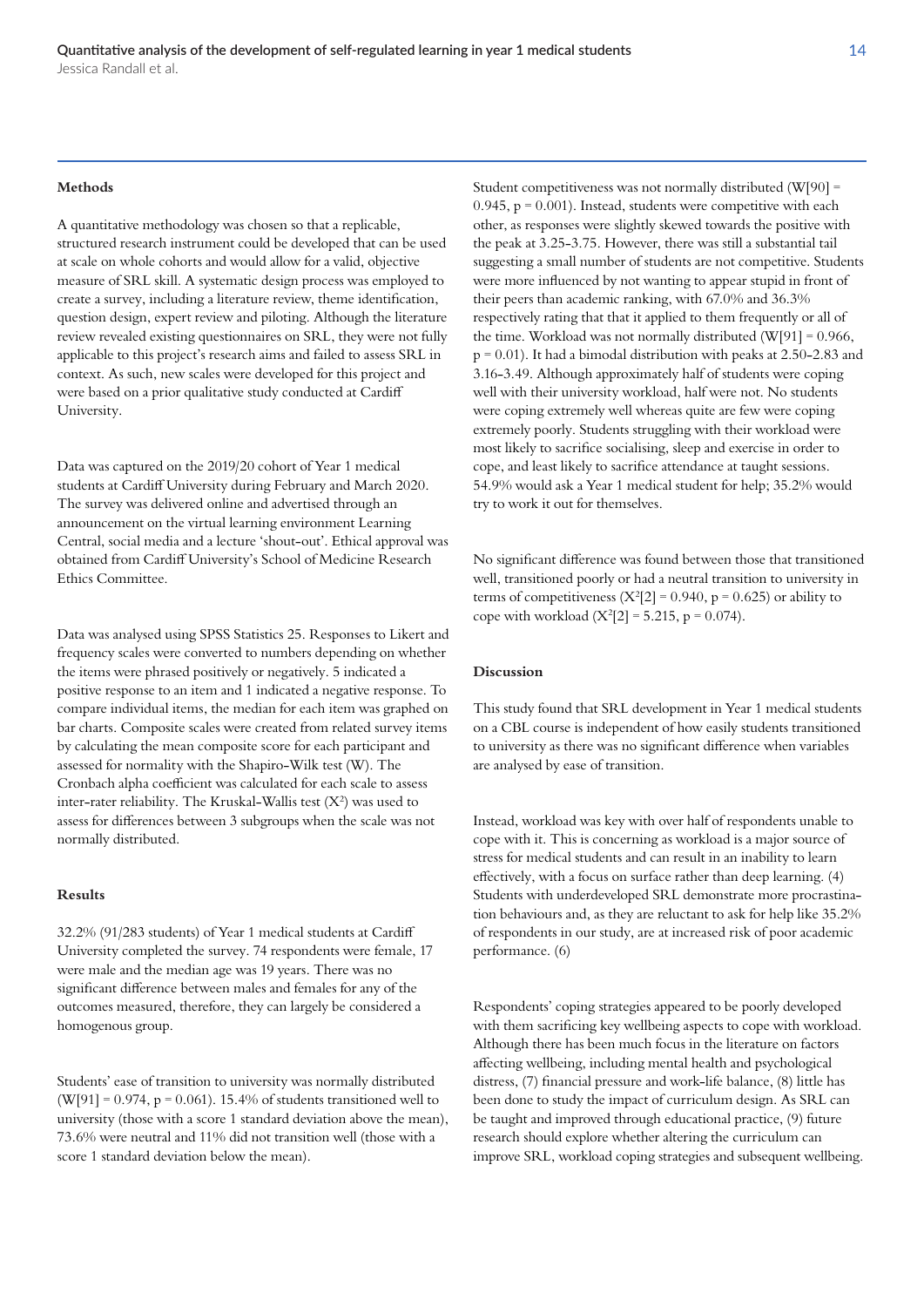### bsdj.org.uk

#### **Lessons Learnt**

The biggest lesson I learnt was that the amount of time, effort and dedication required to produce high-quality research should not be underestimated.

For example, even though there is a relatively limited literature base on SRL, it was time-consuming to review. At times, I felt overwhelmed by the volume of words to read. As I had not regularly read full articles before, preferring to skim the abstract, I was lacking in skill or experience in condensing large amounts of information. However, after experimentation, I discovered that I disliked having multiple web browser tabs open, so stored all details relating to the articles in a table.

I will continue to use this technique in the future as having specific column titles helped me to prioritise the key information I needed to draw out to inform my project and acted as a thorough reference document to refer back to, making the 'writing-up' process easier.

#### **References**

1. Cho KK, Marjadi B, Langendyk V, Hu W. Medical student changes in self-regulated learning during the transition to the clinical environment. BMC Medical Education. 2017;17(1):59. doi: 10.1186/s12909-017-0902-7

2. Barbosa J, Silva A, Ferreira MA, Severo M. Transition from secondary school to medical school: the role of self-study and selfregulated learning skills in freshman burnout. Acta Medica Portuguesa. 2016;29(12):803-8. doi: 10.20344/amp.8350

3. Zimmerman BJ. Investigating self-regulation and motivation: historical background, methodological developments, and future prospects. American Educational Research Journal. 2008;45(1):166-83. doi: 10.3102/0002831207312909

4. Barbosa J, Silva A, Ferreira MA, Severo M. Do reciprocal relationships between academic workload and self-regulated learning predict medical freshmen's achievement A longitudinal study on the educational transition from secondary school to medical school. Advances in Health Sciences Education. 2018;23:733-48. doi: 10.1007/s10459-018-9825-2

5. White CB. Smoothing out transitions: how pedagogy influences medical students' achievement of self-regulated learning goals. Advances in Health Sciences Education. 2007;12:279-97. doi: 10.1007/s10459-006-9000-z

6. Artino AR, Dong T, DeZee KJ, Gilliland WR, Waechter DM, Cruess D, et al. Achievement goal structures and self-regulated learning: relationships and changes in medical school. Academic Medicine. 2012;87(10):1375-81. doi: 10.1097/ACM.0b013e3182676b55

7. Lewis EG, Cardwell JM. A comparative study of mental health and wellbeing among UK students on professional degree programmes. Journal of Further and Higher Education. 2019;43(9):1226-38. doi: 10.1080/0309877X.2018.1471125

8. Hill MR, Goicochea S, Merlo LJ. In their own words: stressors facing medical students in the millennial generation. Medical Education Online. 2018;23(1) [accessed 19 Nov 2020]. Available from: https://tandfonline.com/doi/full/10.1080/10872981.2018.1530558

9. Durning SJ, Cleary TJ, Sandars J, Hemmer P, Kokotailo P, Artino AR. Viewing "strugglers" through a different lens: How a self-regulated learning perspective can help medical educators with assessment and remediation. Academic Medicine. 2011;88(4):488-95.

doi: 10.1097/ACM.0b013e31820dc384